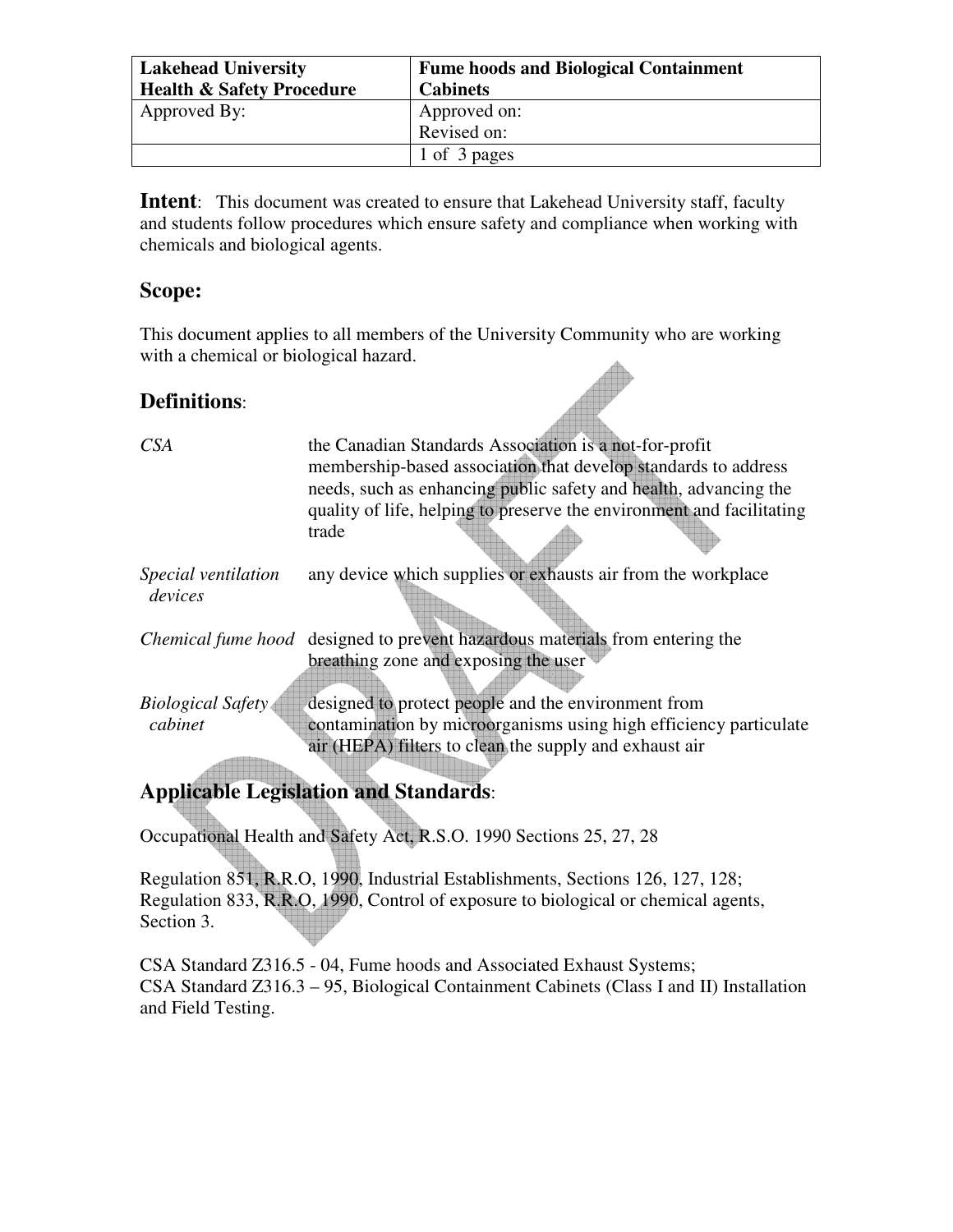| <b>Lakehead University</b>           | <b>Fume hoods and Biological Containment</b> |
|--------------------------------------|----------------------------------------------|
| <b>Health &amp; Safety Procedure</b> | <b>Cabinets</b>                              |
| Approved By:                         | Approved on:                                 |
|                                      | Revised on:                                  |
|                                      | 2 of 3 pages                                 |

#### **Procedures:**

- $\triangleright$  Chemical fume hoods and biological safety cabinets will not be acquired, installed, re-located or decommissioned without prior notification being given to Physical Plant and to Office of Human Resources – Health and Safety, in conjunction with the Laboratory Decommissioning Policy. **All new hoods must meet CSA standard Z316.5 – 04 or they will not be installed.**
- $\triangleright$  Ductless fume hoods do not meet the CSA standard Z316.5 04, or Ontario Fire Code (in some circumstances) and will not be installed.
- Physical Plant will apply to the Ministry of the Environment for a *Certificate of Approval – Air* for all new fume hoods, vented Biosafety cabinets and ventilation devices that discharge to the air.
- $\triangleright$  All new fume hoods installed on campus will be equipped with an air flow alarm.
- $\triangleright$  Physical Plant will coordinate a program to establish annual testing and calibration of chemical fume hoods.
- $\triangleright$  The Principle Investigator/Lab Manager shall coordinate a program for annual testing of biological safety cabinets by an accredited firm. Copies of the certificate will be attached to the Biosafety cabinet and filed with the Office of Human Resources – Health and Safety.

#### **Guidelines:**

 $\triangleright$  In order to comply with Provincial regulations, all persons exposed to a chemical or biological hazard shall wear the appropriate personal protective equipment. Should the particular hazard warrant, work with the agent will be conducted in an appropriate special ventilation device. This applies to all members of the University community, including staff, faculty, students and volunteers.

## **Fume Hood**

- $\triangleright$  In order to function correctly, fume hoods must be kept free of unnecessary equipment and clutter.
- $\triangleright$  The sash should be located at the lowest practical level.
- $\triangleright$  A chemical fume hood should never be modified, nor the airfoil removed.
- $\triangleright$  All electrical equipment that is plugged into an outlet outside of the hood should have its cord run underneath the airfoil, not over top, if possible.
- $\triangleright$  Always position the sash between the operator and the work.
- $\triangleright$  Don't open the sash rapidly on a working fume hood and move slowly when working in the hood.
- $\triangleright$  Never put your head into the hood while there is work in it.
- Exercise Neep all work within the "dished" area of the work surface and 15 cm (6") from the front of the hood.
- $\triangleright$  Limit unnecessary pedestrian traffic near a working fume hood.